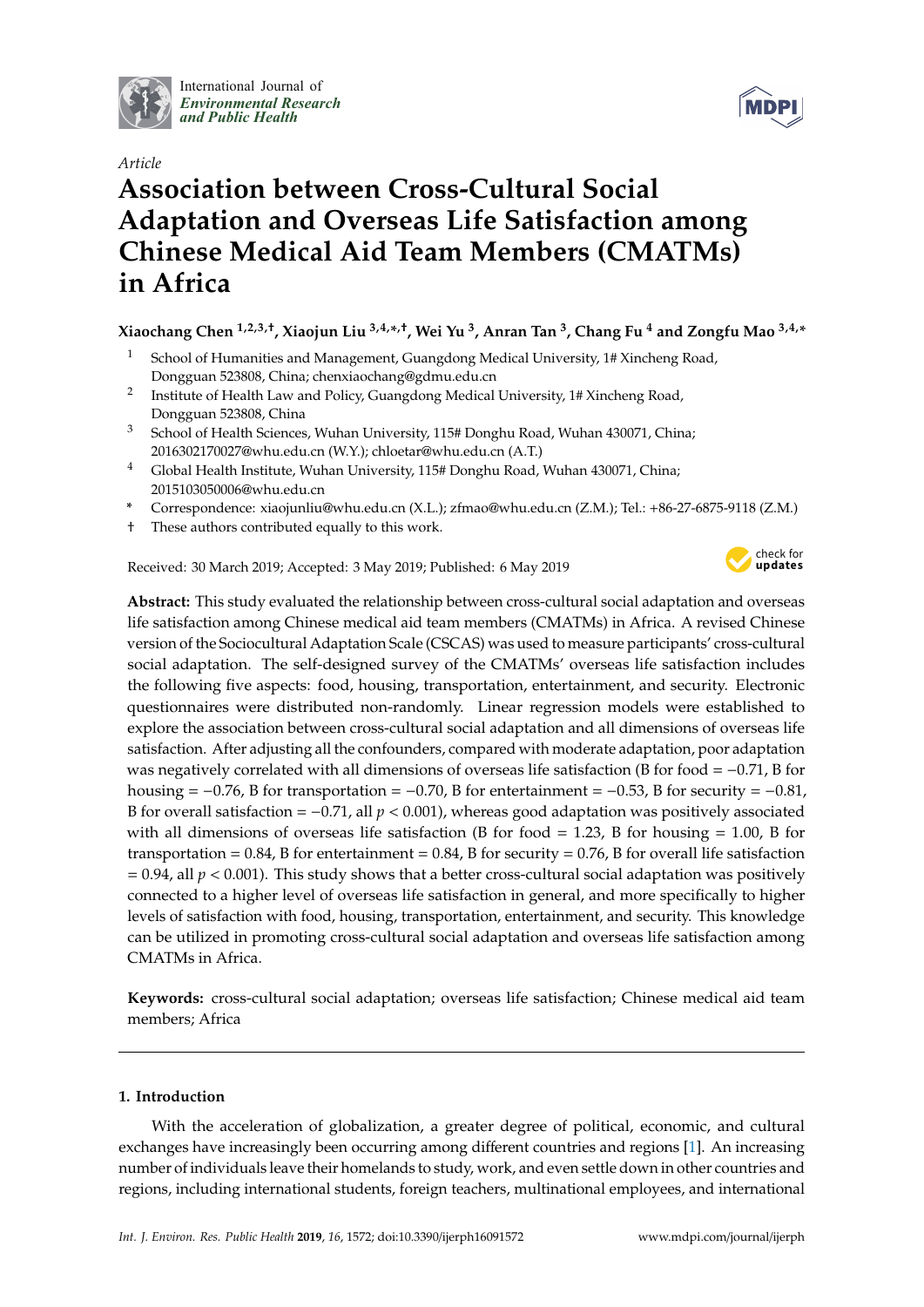volunteers, such as foreign medical aid teams. China, as a major party in globalization, has actively established comprehensive connections and forms of cooperation in various fields with countries and regions worldwide. In addition, as the world's second largest economy, China has made vigorous efforts to become increasingly involved in global governance. By launching the One Belt and One Road (OBOR) project, China has shown its strong willingness to take on more responsibilities and fulfill its obligations to help other developing countries and regions, especially African countries [\[2](#page-8-1)[,3\]](#page-9-0). China is one of the largest emerging donor countries and has provided enormous assistance toward improving the health services of more than 40 African countries [\[4](#page-9-1)[–6\]](#page-9-2). It is estimated that from 2000 to 2013, China has funded 5.67 billion USD for African countries to help build their public health systems, mainly through dispatching medical aid teams [\[3\]](#page-9-0). Currently, there are thousands of Chinese medical aid team members (CMATMs) providing health assistance for local residents in Africa [\[3,](#page-9-0)[5,](#page-9-3)[6\]](#page-9-2).

However, despite China's active efforts toward expanding the scope of China–Africa health cooperation, CMATMs have not shown strong willingness to participate in foreign medical aid to African countries [\[7](#page-9-4)[,8\]](#page-9-5). CMATMs can encounter multiple challenges as a result of the conditions present in many African countries, such as culture shock, and vastly different natural environments, social norms, lifestyles, and levels of economic development [\[9\]](#page-9-6). In transitioning from the familiar, accustomed living environment in their homeland to a foreign African country, CMATMs face an unfamiliar environment that could easily impact their psychological, mental, and somatic state. It is essential for them to quickly adapt themselves to the local natural and social environment in Africa, otherwise living with the potential triggers for disappointment and frustration that are often encountered by those faced with unfamiliar conditions could greatly influence their overseas life satisfaction. After all, it is possible that some individuals with severe problems adjusting to their new surrounding conditions could become depressed or even attempt suicide [\[10\]](#page-9-7). Due to the impact of the new environment, the cross-cultural social adaptation and overseas life satisfaction of the CMATMs might change accordingly, which offers a possible explanation for the low willingness to participate in foreign medical aid programs in African countries.

Life satisfaction reflects individuals' overall cognition and self-assessment of their living conditions from a subjective psychological aspect, by comparing individuals' living conditions with the satisfaction criteria that they hold for their lives, or at least for a certain period of their lives [\[11](#page-9-8)[,12\]](#page-9-9). However, what is the level of satisfaction of CMATMs in African countries in terms of food, housing, transportation, entertainment, and security? What is the influencing mechanism(s) of cross-cultural adaptation and overseas life satisfaction among CMATMs, and is there a correlation? If such a correlation exists, is it positive or negative? What is the relativity? These questions have not yet been answered, since there is no correlated research or report covering relevant topics specifically targeted at CMATMs in African countries. We argue that strengthening cross-cultural adaptation can effectively improve the life quality and working situations of CMATMs in African countries. Hence, the present study thoroughly analyzed the association between the social adaptation and overseas life satisfaction of CMATMs in Africa, and provided scientific evidence for implementing relevant measures to improve the social adaptation and overseas life satisfaction of CMATMs in African countries.

#### **2. Materials and Methods**

#### *2.1. Participants*

The present study adopted a cross-sectional design. All CMATMs who were carrying out medical assistance missions in African countries during the period from 15 August 2016 to 20 November 2016 were our potential study subjects.

#### *2.2. Procedures*

Our potential study subjects were all the CMATMs who were in service in African countries. The study was commissioned by the former National Health and Family Planning Commission of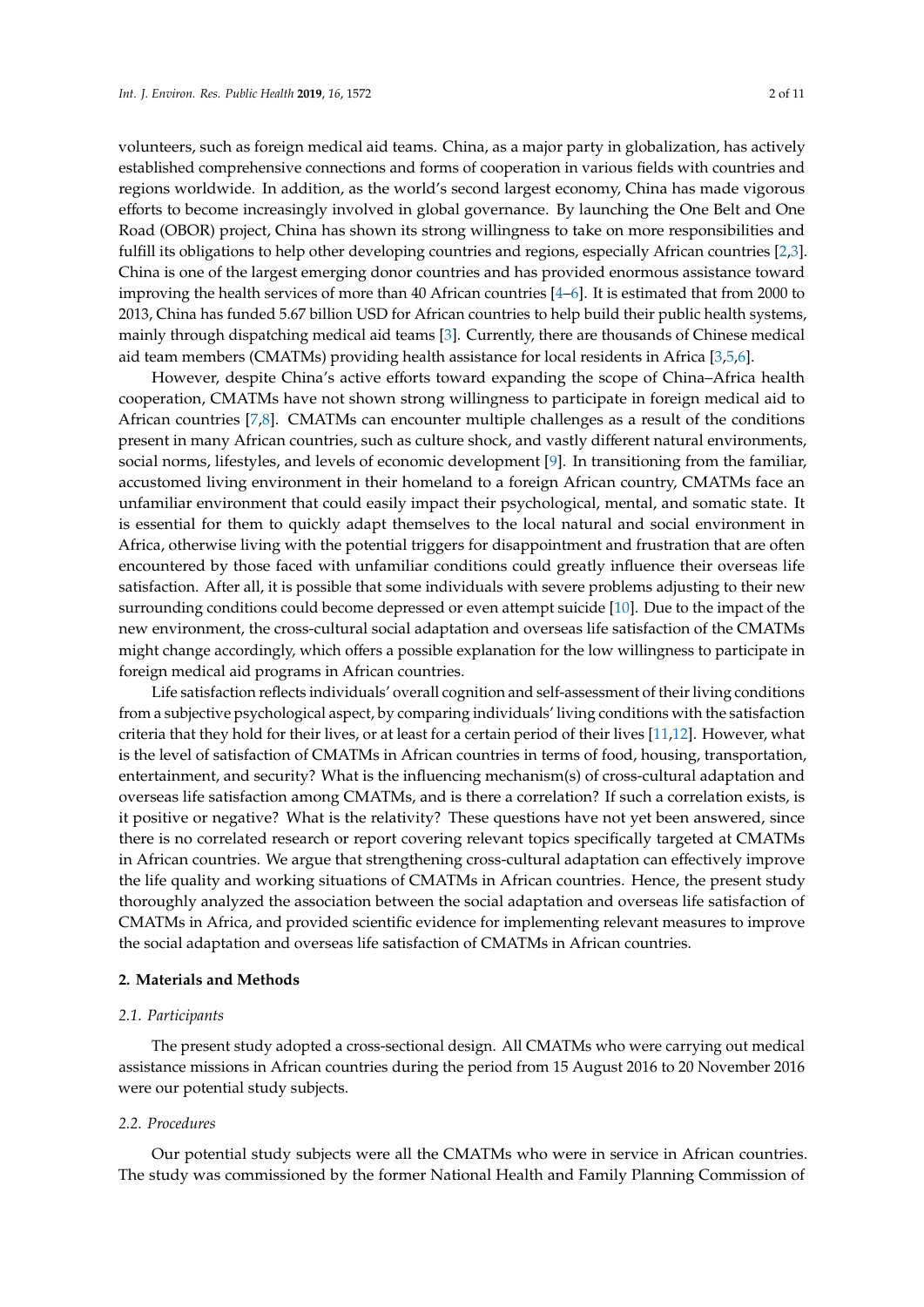the People's Republic of China (NHFPC). Prior to conducting this cross-sectional survey study, a QQ (a mobile instant messaging app with the largest user base in China.) group that included most of the CMATMs in African countries was created by the NHFPC. By using the QQ group, all of the relevant information (including the contents and procedures) of the investigation were effectively publicized in advance, and related questions raised by the CMATMs in African countries were also answered in time during the investigation. The questionnaire was designed by experts in the relevant fields, and a pilot study was previously conducted among the team leaders of the CMATMs in Africa. All electronic questionnaires were distributed non-randomly by the information platform of the Global Health Institute of Wuhan University. Three hundred and thirty-five questionnaires were returned. Out of all the questionnaires returned from the potential participants, a total of 18 questionnaires were completed with poor quality (e.g., the answers were exactly the same for all questions and/or more than a third of the questions were not answered). Therefore, these questionnaires were excluded from the final analysis. Consequently, three hundred and seventeen valid questionnaires were selected, and the effective recovery rate of the present study was 94.63%. The investigation was conducted anonymously and all the CMATMs in African countries were asked to answer the questionnaires independently. The research teams believe that potential bias should have been avoided to a certain extent.

## *2.3. Measures*

The questionnaire used in this study included three sections: participants' essential information, participants' cross-cultural social adaptation, and participants' overseas life satisfaction in African countries.

## 2.3.1. Participants' Essential Information

The first section determined the demographic characteristics of the participants, including the participants' gender (male/female), age groups (≤40 years old, 41–50 years old, and 51–60 years old), marital status (not married/married), educational level (junior college or below, bachelor's degree, and master's degree or above), prior overseas experience (yes/no), type of service regions (non-hard region, class I hard region, class II hard region, class III hard region, class IV hard region, and class IV region, which indicates the toughest living conditions), gross annual income (≤130,000 CNY, 130,000–190,000 CNY, 190,000–250,000 CNY, and  $>250,000$  CNY), and length of service ( $\leq 6$  months, 6–12 months, 12–18 months, and >18 months). These indicators were considered as confounding factors in this study.

# 2.3.2. Participants' Cross-Cultural Social Adaptation

This section adopted the Chinese version of the Sociocultural Adaptation Scale (CSCAS), as developed by Qi and Li [\[13\]](#page-9-10). The CSCAS has been widely used in many studies on cross-cultural social adaptation among international students in China. For the targeted participants of this study, we fine-tuned a few items of the original scale (instances of the term "campus" in the original items were replaced by "African countries", e.g., (a) understanding of African culture and Africans; (b) adapt to the African climate; (c) adapt to the pace of life in African countries). The CSCAS contains 20 questions, and all questions use a 5-point Likert scale from very poor cross-cultural social adaptation (scored 1 point) to very good adaptation (scored 5 points). The total score of the CSCAS is between 20–100 points, and a total score of 40 or less is considered poor adaptation, 41 to 79 points is considered moderate adaptation, 80 or above is considered good adaptation. The Cronbach's alpha coefficient of the CSCAS was 0.93 in the present study.

#### 2.3.3. Participants' Overseas Life Satisfaction in African Countries

The third section was the self-assessment questionnaire of the CMATMs' overseas life satisfaction in African countries. This self-designed measurement tool included a total of 18 questions in five aspects, including food, housing, transportation, entertainment, and security. The questionnaire also adopted a 5-point Likert scale, and the various aspects and the overall average scores were calculated.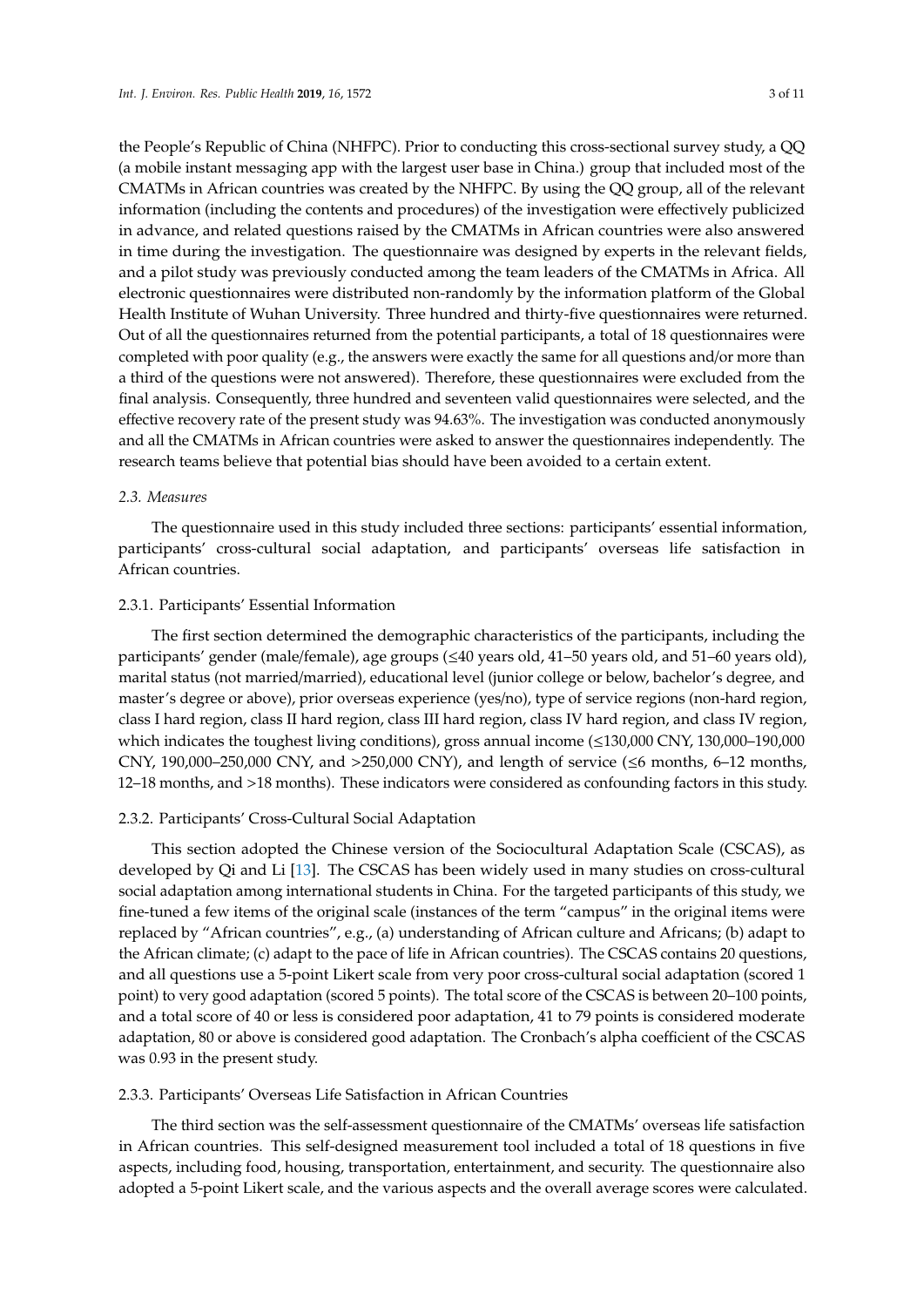A higher score indicated a higher level of overseas life satisfaction in African countries. In this study, the Cronbach's alpha coefficient of the questionnaire was 0.91.

#### *2.4. Statistical Analysis*

The Statistical Package for the Social Sciences (SPSS) version 22.0 for Windows (SPSS Inc., Chicago, IL, USA) was used to perform all the data analyses, with a two-sided *p*-value of less than 5% for all tests indicating statistically significant differences. The content of the analysis was composed of three main parts. First, the overall characteristics of the study population as well as the characteristics of the study population by level of cross-cultural adaptation were initially summarized by descriptive analysis. Chi-square tests were used to examine the differences in demographic characteristics among the CMATMs with different levels of cross-cultural adaptation (Table [1\)](#page-4-0). The average scores of all dimensions of overseas life satisfaction are presented as mean and standard deviation. Analysis of variance and the Student–Newman–Keuls method were used to identify differences in all dimensions of overseas life satisfaction between different cross-cultural social adaptation groups (Table [2\)](#page-5-0). Finally, linear regression models were established to explore the association between cross-cultural social adaptation and all dimensions of overseas life satisfaction among CMATMs in African countries. Both the unadjusted models and adjusted models are reported in Table [3.](#page-6-0) The results are presented as an unstandardized coefficient (B) and with a 95% confidence interval (95% CI).

#### *2.5. Ethical Statements*

The participants were guaranteed no risk involved in participating in the survey, and the survey was conducted anonymously online. Participants were assured that the data would be treated confidentially. Our study was conducted in accordance with the Declaration of Helsinki, and the study protocol was reviewed and approved by the institutional review board of School of Health Science of Wuhan University (Project Identification Code: 2016-S-0011-4/03).

## **3. Results**

#### *3.1. Demographic Characteristics of the Study Sample*

A total of 317 individuals composed of 109 (34.38%) women and 208 (65.62%) men were involved in the cross-sectional study, including 108 (34.07%) respondents with poor cross-cultural adaptation, 148 (46.69%) with moderate adaptation, and 61 (19.24%) with good adaptation. Most of the participants were in their forties (46.37%) and married (85.80%). Of the respondents, 63.09% received undergraduate education and 72.87% had no prior overseas experience. Slightly more than a quarter (27.44%) of participants worked in class II hard regions and nearly one-third (32.18%) earned between 130,000 and 190,000 CNY a year. About 40% participants had provided service for 6–12 months. Significant differences were revealed on the distribution of age ( $\chi^2$  = 13.724,  $p$  = 0.008), prior overseas experience  $(\chi^2 = 7.549, p = 0.023)$ , and the length of service ( $\chi^2 = 18.265, p = 0.006$ ) among the CMATMs with different levels of cross-cultural adaptation (Table [1\)](#page-4-0).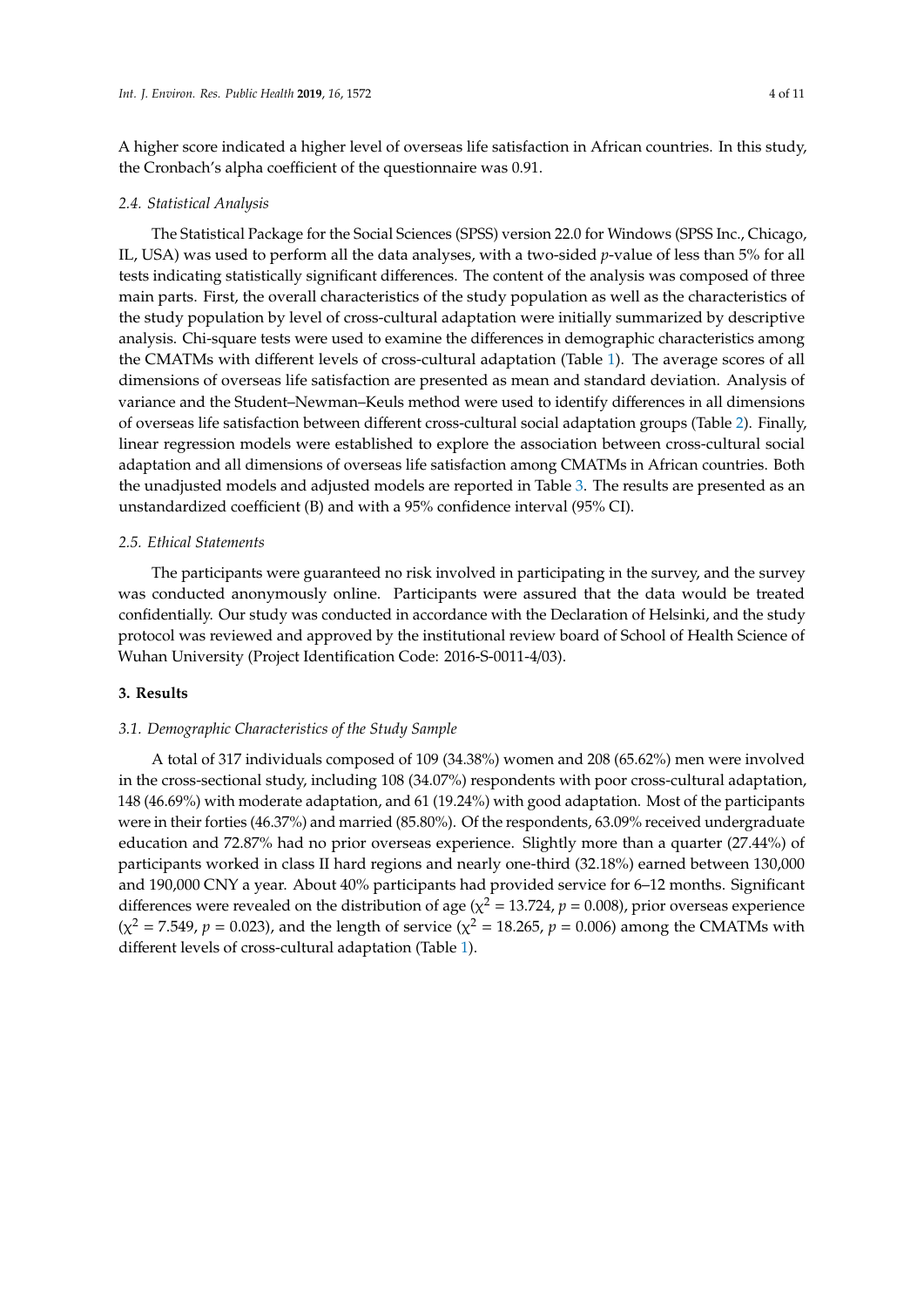<span id="page-4-0"></span>

| <b>Variables</b>          | All Participants              |                              | Poor Adaptation  |       |                  | <b>Moderate Adaptation</b> | <b>Good Adaptation</b> |               |  |
|---------------------------|-------------------------------|------------------------------|------------------|-------|------------------|----------------------------|------------------------|---------------|--|
|                           | $\boldsymbol{n}$              | $\%$                         | $\boldsymbol{n}$ | $\%$  | $\boldsymbol{n}$ | $\frac{0}{0}$              | $\boldsymbol{n}$       | $\frac{0}{0}$ |  |
| Gender                    | $\chi^2$ = 1.2800, $p = 527$  |                              |                  |       |                  |                            |                        |               |  |
| Female                    | 109                           | 34.38                        | 41               | 37.96 | 50               | 33.78                      | 18                     | 29.51         |  |
| Male                      | 208                           | 65.62                        | 67               | 62.04 | 98               | 66.22                      | 43                     | 70.49         |  |
| Age                       |                               | $\chi^2 = 13.724, p = 0.008$ |                  |       |                  |                            |                        |               |  |
| $\leq 40$                 | 98                            | 30.91                        | 33               | 30.56 | 48               | 32.43                      | 17                     | 27.87         |  |
| $41 - 50$                 | 147                           | 46.37                        | 51               | 47.22 | 76               | 51.35                      | 20                     | 32.79         |  |
| $51 - 60$                 | 72                            | 22.71                        | 24               | 22.22 | 24               | 16.22                      | 24                     | 39.34         |  |
| Marital status            | $\chi^2$ = 5.685, $p = 0.058$ |                              |                  |       |                  |                            |                        |               |  |
| Not married               | 45                            | 14.20                        | 22               | 20.37 | 18               | 12.16                      | 5                      | 8.20          |  |
| Married                   | 272                           | 85.80                        | 86               | 79.63 | 130              | 87.84                      | 56                     | 91.80         |  |
| <b>Education level</b>    | $\chi^2$ = 4.711, p = 0.318   |                              |                  |       |                  |                            |                        |               |  |
| Junior college or below   | 34                            | 10.73                        | 10               | 9.26  | 13               | 8.78                       | 11                     | 18.03         |  |
| Bachelor's degree         | 200                           | 63.09                        | 70               | 64.81 | 93               | 62.84                      | 37                     | 60.66         |  |
| Master's degree or above  | 83                            | 26.18                        | 28               | 25.93 | 42               | 28.38                      | 13                     | 21.31         |  |
| Prior overseas experience | $x^2 = 7.549, p = 0.023$      |                              |                  |       |                  |                            |                        |               |  |
| N <sub>o</sub>            | 231                           | 72.87                        | 69               | 63.89 | 112              | 75.68                      | 50                     | 81.97         |  |
| Yes                       | 86                            | 27.13                        | 39               | 63.11 | 36               | 24.32                      | 11                     | 18.03         |  |
| Type of service regions   |                               | $x^2 = 11.766$ , $p = 0.162$ |                  |       |                  |                            |                        |               |  |
| Non-hard region           | 62                            | 19.56                        | 17               | 15.74 | 29               | 19.59                      | 16                     | 26.23         |  |
| Class I hard region       | 79                            | 24.92                        | 29               | 26.85 | 42               | 28.38                      | 8                      | 13.11         |  |
| Class II hard region      | 87                            | 27.44                        | 30               | 27.78 | 42               | 28.38                      | 15                     | 24.59         |  |
| Class III hard region     | 44                            | 13.88                        | 13               | 12.04 | 21               | 14.19                      | 10                     | 16.39         |  |
| Class IV hard region      | 45                            | 14.20                        | 19               | 17.59 | 14               | 9.46                       | 12                     | 19.67         |  |
| Gross annual income       | $x^2 = 7.262$ , $p = 0.297$   |                              |                  |       |                  |                            |                        |               |  |
| $\leq$ 130,000            | 61                            | 19.24                        | 20               | 18.52 | 33               | 22.30                      | 8                      | 13.11         |  |
| 130,000-190,000           | 102                           | 32.18                        | 32               | 29.63 | 53               | 35.81                      | 17                     | 27.87         |  |
| 190,000-250,000           | 97                            | 30.60                        | 38               | 35.19 | 36               | 24.32                      | 23                     | 37.70         |  |
| >250,000                  | 57                            | 17.98                        | 18               | 16.67 | 26               | 19.57                      | 13                     | 21.31         |  |
| Length of service         |                               | $x^2 = 18.265, p = 0.006$    |                  |       |                  |                            |                        |               |  |
| $\leq$ 6 months           | 70                            | 22.08                        | 21               | 19.44 | 42               | 28.38                      | 7                      | 11.48         |  |
| $6-12$ months             | 34                            | 10.73                        | 14               | 12.96 | 12               | 8.11                       | 8                      | 13.11         |  |
| $12-18$ months            | 124                           | 39.12                        | 32               | 29.63 | 62               | 41.89                      | 30                     | 49.18         |  |
| >18 months                | 89                            | 28.08                        | 41               | 37.96 | 32               | 21.62                      | 16                     | 26.23         |  |
| Overall                   | 317                           | 100.00                       | 108              | 34.07 | 148              | 46.69                      | 61                     | 19.24         |  |

**Table 1.** Characteristics of the study population by level of cross-cultural adaptation ( $n = 317$ ).

# *3.2. Life Satisfaction Scores of the Study Population*

Life satisfaction was measured from five dimensions, including food, housing, transportation, entertainment, and security. The overall life satisfaction scores of participants with poor adaptation, moderate adaptation, and good adaptation were  $2.15 \pm 0.49$ ,  $2.90 \pm 0.36$ , and  $3.82 \pm 0.51$ , respectively. The highest scores were observed in transportation, while the lowest scores were found in entertainment, regardless of the level of adaptation. The mean values of life satisfaction scores were significantly different in all dimensions and the overall level among individuals with different levels of adaptation (*p* < 0.001). Furthermore, the life satisfaction scores increased with increases in the degree of cross-cultural adaptation across all dimensions (Table [2\)](#page-5-0).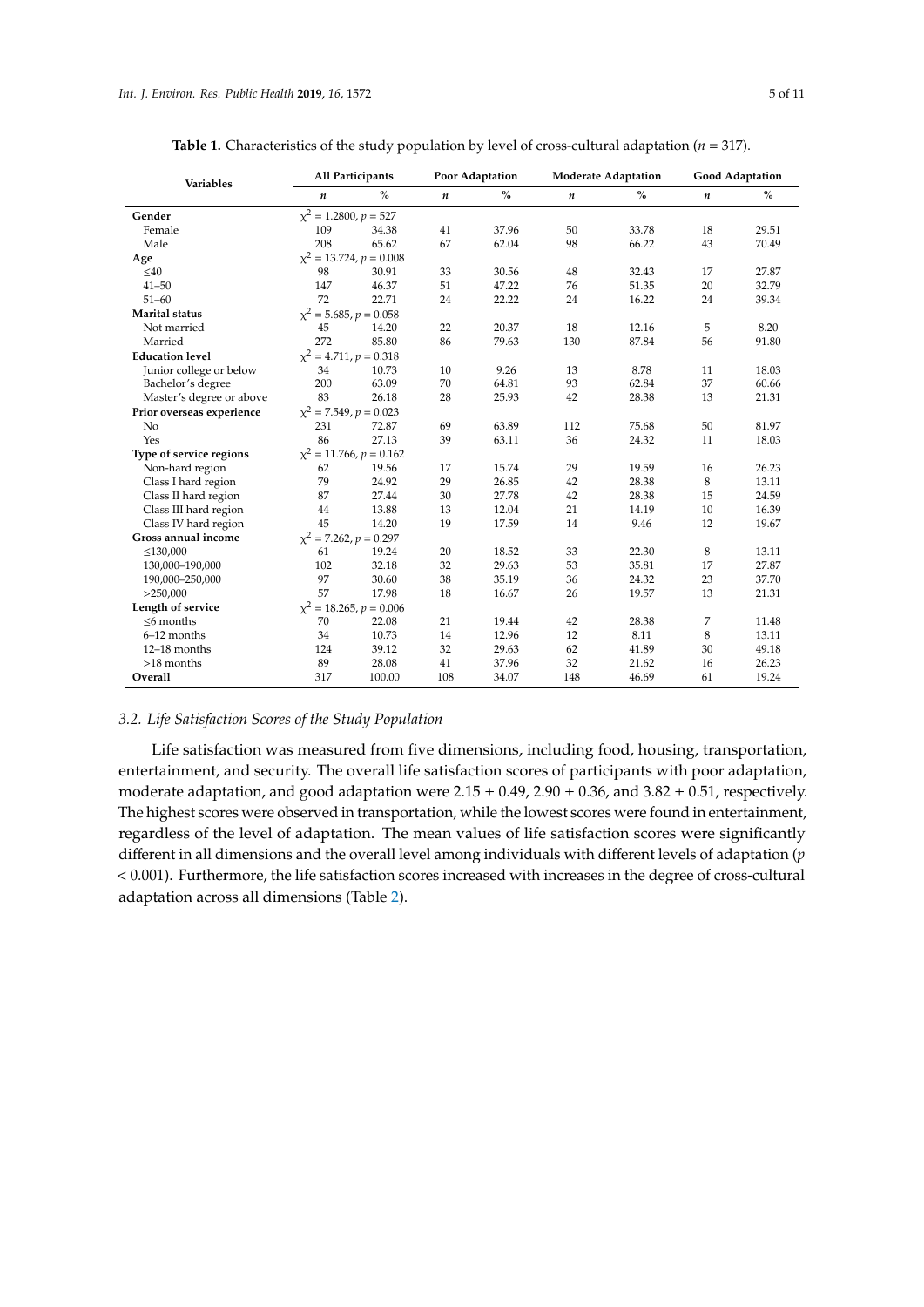| Dimensions of<br><b>Life Satisfaction</b> | Poor<br>Adaptation | Moderate<br>Adaptation | Good<br>Adaptation | F       | p       | Pairwise<br>Comparison |
|-------------------------------------------|--------------------|------------------------|--------------------|---------|---------|------------------------|
| Food                                      | $1.98 \pm 0.70$    | $2.78 \pm 0.70$        | $3.87 \pm 0.75$    | 139.685 | < 0.001 | 1 < 2 < 3              |
| Housing                                   | $2.31 \pm 0.81$    | $3.14 \pm 0.77$        | $4.11 \pm 0.74$    | 106.593 | < 0.001 | 1 < 2 < 3              |
| Transportation                            | $2.70 \pm 0.81$    | $3.45 \pm 0.72$        | $4.25 \pm 0.91$    | 77.495  | < 0.001 | 1 < 2 < 3              |
| Entertainment                             | $1.66 \pm 0.63$    | $2.20 \pm 0.65$        | $3.09 \pm 0.86$    | 84.240  | < 0.001 | 1 < 2 < 3              |
| Security                                  | $2.19 \pm 1.00$    | $2.99 \pm 0.88$        | $3.73 \pm 0.78$    | 59.901  | < 0.001 | 1 < 2 < 3              |
| Overall                                   | $2.15 \pm 0.49$    | $2.90 \pm 0.36$        | $3.82 \pm 0.51$    | 291.472 | < 0.001 | 1 < 2 < 3              |

<span id="page-5-0"></span>**Table 2.** Life satisfaction scores of the study population by cross-cultural adaptation (data presented as mean ± standard deviation).

*3.3. Association between Cross-Cultural Adaptation and Life Satisfaction Scores*

As demonstrated in Table [3,](#page-6-0) the results of the linear regression analysis were consistent in all models. The final parsimonious model (model 5) revealed that, compared with moderate adaptation, poor adaption was negatively correlated with the life satisfaction of food ( $B = -0.71$ , CI =  $-0.88$ ,  $-0.54$ , *p* < 0.001), housing (B = −0.76, CI = −0.94, −0.57, *p* < 0.001), transportation (B = −0.70, CI = −0.89, −0.50, *p* < 0.001), entertainment (B = −0.53, CI = −0.70, −0.36, *p* < 0.001), security (B = −0.81, CI = −1.04, −0.58, *p* < 0.001), and the overall satisfaction (B = −0.71, CI = −0.82, −0.60, *p* < 0.001), whereas good adaptation was positively associated with the life satisfaction of food ( $B = 1.23$ , CI = 1.03, 1.44,  $p <$ 0.001), housing (B = 1.00, CI = 0.77, 1.22, *p* < 0.001), transportation (B = 0.84, CI = 0.60, 1.08, *p* < 0.001), entertainment (B = 0.84, CI = 0.64, 1.05, *p* < 0.001), security (B = 0.76, CI = 0.49, 1.04, *p* < 0.001), and the overall life satisfaction (B = 0.94, CI = 0.81, 1.07, *p* < 0.001).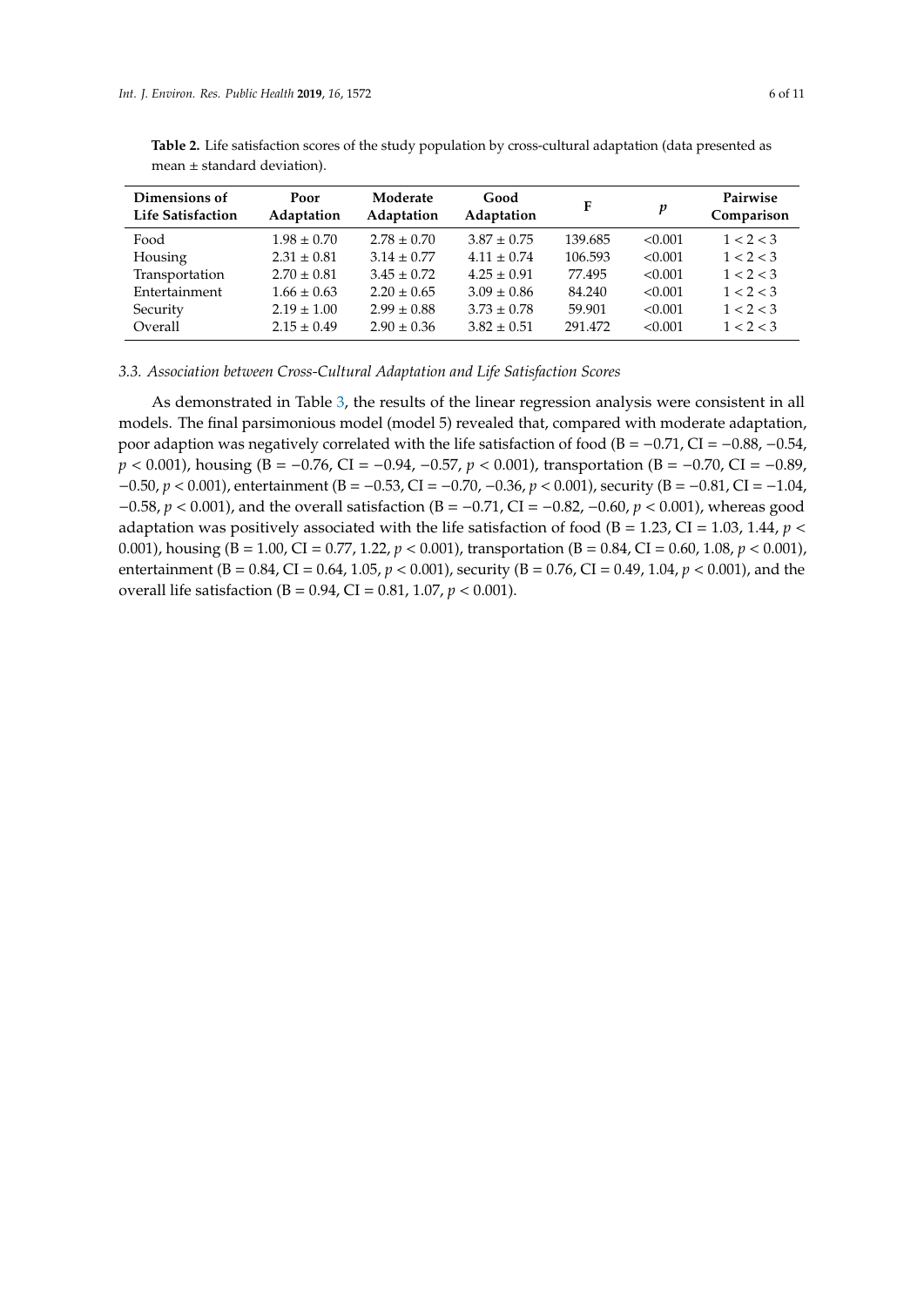| Model                               | Food    |                      | Housing |                      | Transportation |                      | Entertainment |                      | Security |                      | <b>Total</b> |                      |
|-------------------------------------|---------|----------------------|---------|----------------------|----------------|----------------------|---------------|----------------------|----------|----------------------|--------------|----------------------|
|                                     | B       | $(95\% \text{ CI})$  | B       | $(95\% \text{ CI})$  | В              | $(95\% \text{ CI})$  | B             | $(95\% \text{ CI})$  | В        | $(95\% \text{ CI})$  | B            | $(95\% \text{ CI})$  |
| Model 1                             |         |                      |         |                      |                |                      |               |                      |          |                      |              |                      |
| (Constant)                          | 2.78    | $(2.67, 2.90)$ ***   | 3.14    | $(3.01, 3.27)$ ***   | 3.45           | $(3.32, 3.58)$ ***   | 2.20          | $(2.09, 2.31)$ ***   | 2.99     | $(2.84, 3.14)$ ***   | 2.89         | $(2.83, 2.97)$ ***   |
| Moderate adaptation (Control group) |         |                      |         |                      |                |                      |               |                      |          |                      |              |                      |
| Poor adaptation                     | $-0.80$ | $(-0.98, -0.63)$ *** | $-0.83$ | $(-1.03, -0.64)$ *** | $-0.75$        | $(-0.94, -0.55)$ *** | $-0.54$       | $(-0.71, -0.37)$ *** | $-0.80$  | $(-1.03, -0.57)$ *** | $-0.74$      | $(-0.85, -0.63)$ *** |
| Good adaptation                     | 1.09    | $(0.88, 1.30)$ ***   | 0.98    | $(0.74, 1.21)$ ***   | 0.79           | $(0.56, 1.03)$ ***   | 0.89          | $(0.68, 1.10)$ ***   | 0.74     | $(0.47, 1.01)$ ***   | 0.92         | $(0.79, 1.05)$ ***   |
| Model 2                             |         |                      |         |                      |                |                      |               |                      |          |                      |              |                      |
| (Constant)                          | 2.79    | $(2.41, 2.72)$ ***   | 3.07    | $(2.66, 3.49)$ ***   | 3.55           | $(2.81, 3.41)$ ***   | 2.20          | $(1.84, 2.57)$ ***   | 2.67     | $(2.20, 3.15)$ ***   | 2.86         | $(2.64, 3.10)$ ***   |
| Moderate adaptation (Control group) |         |                      |         |                      |                |                      |               |                      |          |                      |              |                      |
| Poor adaptation                     | $-0.79$ | $(-0.96, -0.61)$ *** | $-0.83$ | $(-1.03, -0.63)$ *** | $-0.75$        | $(-0.95, -0.56)$ *** | $-0.54$       | $(-0.71, -0.36)$ *** | $-0.77$  | $(-0.99, -0.55)$ *** | $-0.74$      | $(-0.85, -0.63)$ *** |
| Good adaptation                     | 1.11    | $(0.90, 1.33)$ ***   | 0.97    | $(0.73, 1.22)$ ***   | 0.76           | $(0.52, 1.00)$ ***   | 0.92          | $(0.71, 1.14)$ ***   | 0.77     | $(0.49, 1.04)$ ***   | 0.93         | $(0.80, 1.07)$ ***   |
| Model 3                             |         |                      |         |                      |                |                      |               |                      |          |                      |              |                      |
| (Constant)                          | 3.33    | $(3.03, 3.62)$ ***   | 3.38    | $(3.06, 3.70)$ ***   | 3.51           | $(3.17, 3.85)$ ***   | 2.27          | $(1.98, 2.57)$ ***   | 2.97     | $(2.58, 3.36)$ ***   | 3.11         | $(2.93, 3.30)$ ***   |
| Moderate adaptation (Control group) |         |                      |         |                      |                |                      |               |                      |          |                      |              |                      |
| Poor adaptation                     | $-0.71$ | $(-0.89, -0.54)$ *** | $-0.75$ | $(-0.93, -0.56)$ *** | $-0.73$        | $(-0.93, -0.53)$ *** | $-0.55$       | $(-0.73, -0.38)$ *** | $-0.82$  | $(-1.05, -0.59)$ *** | $-0.71$      | $(-0.82, -0.60)$ *** |
| Good adaptation                     | 1.20    | $(0.99, 1.40)$ ***   | 0.99    | $(0.77, 1.22)$ ***   | 0.83           | $(0.59, 1.07)$ ***   | 0.84          | $(0.63, 1.05)$ ***   | 0.70     | $(0.43, 0.98)$ ***   | 0.95         | $(0.82, 1.08)$ ***   |
| Model 4                             |         |                      |         |                      |                |                      |               |                      |          |                      |              |                      |
| (Constant)                          | 3.27    | $(2.81, 3.72)$ ***   | 3.36    | $(2.59, 3.85)$ ***   | 3.53           | $(2.99, 4.06)$ ***   | 2.24          | $(1.78, 2.70)$ ***   | 2.60     | $(2.00, 3.20)$ ***   | 3.04         | $(2.75, 3.33)$ ***   |
| Moderate adaptation (Control group) |         |                      |         |                      |                |                      |               |                      |          |                      |              |                      |
| Poor adaptation                     | $-0.70$ | $(-0.87, -0.52)$ *** | $-0.76$ | $(-0.95, -0.57)$ *** | $-0.73$        | $(-0.94, -0.52)$ *** | $-0.54$       | $(-0.72, -0.37)$ *** | $-0.78$  | $(-1.01, -0.55)$ *** | $-0.69$      | $(-0.81, -0.59)$ *** |
| Good adaptation                     | 1.21    | $(1.00, 1.42)$ ***   | 0.96    | $(0.73, 1.19)$ ***   | 0.80           | $(0.56, 1.05)$ ***   | 0.88          | $(0.67, 1.10)$ ***   | 0.75     | $(0.48, 1.03)$ ***   | 0.95         | $(0.82, 1.09)$ ***   |
| Model 5                             |         |                      |         |                      |                |                      |               |                      |          |                      |              |                      |
| (Constant)                          | 3.33    | $(3.10, 3.56)$ ***   | 3.37    | $(3.05, 3.68)$ ***   | 3.63           | $(3.43, 3.82)$ ***   | 2.26          | $(2.00, 2.51)$ ***   | 2.80     | $(2.43, 3.18)$ ***   | 3.10         | $(2.93, 3.26)$ ***   |
| Moderate adaptation (Control group) |         |                      |         |                      |                |                      |               |                      |          |                      |              |                      |
| Poor adaptation                     | $-0.71$ | $(-0.88, -0.54)$ *** | $-0.76$ | $(-0.94, -0.57)$ *** | $-0.70$        | $(-0.89, -0.50)$ *** | $-0.53$       | $(-0.70, -0.36)$ *** | $-0.81$  | $(-1.04, -0.58)$ *** | $-0.71$      | $(-0.82, -0.60)$ *** |
| Good adaptation                     | 1.23    | $(1.03, 1.44)$ ***   | 1.00    | $(0.77, 1.22)$ ***   | 0.84           | $(0.60, 1.08)$ ***   | 0.84          | $(0.64, 1.05)$ ***   | 0.76     | $(0.49, 1.04)$ ***   | 0.94         | $(0.81, 1.07)$ ***   |

**Table 3.** Linear regression models testing the association between cross-cultural adaptation and life satisfaction scores.

<span id="page-6-0"></span>Note: B = Coefficient; "\*" p-value < 0.05; "\*\*" p-value < 0.01; "\*\*\*" p-value < 0.001. Model 1 is the unadjusted model. Model 2 adjusted for gender, age, marital status, and education level. Model 3 adjusted for prior overseas experience, type of service regions, gross annual income, and length of service. Model 4 adjusted for gender, age, marital status, education level, prior overseas experience, type of service regions, gross annual income, and length of service. Model 5 is the final parsimonious model, adjusted for predictors that were significantly associated with each of the dimensions of life satisfaction and the overall life satisfaction in Model 4. Specifically, age, gross annual income, and length of service were significantly associated with participants' satisfaction of food; type of service regions, gross annual income, and length of service were significantly associated with participants' satisfaction of housing; length of service was significantly associated with participants' satisfaction of transportation; type of service regions and length of service were significantly associated with participants' satisfaction of entertainment; type of service regions, age, marital status, and length of service were significantly associated with participants' satisfaction of security; type of service regions, overseas experience, and length of service were significantly associated with participants' overall life satisfaction.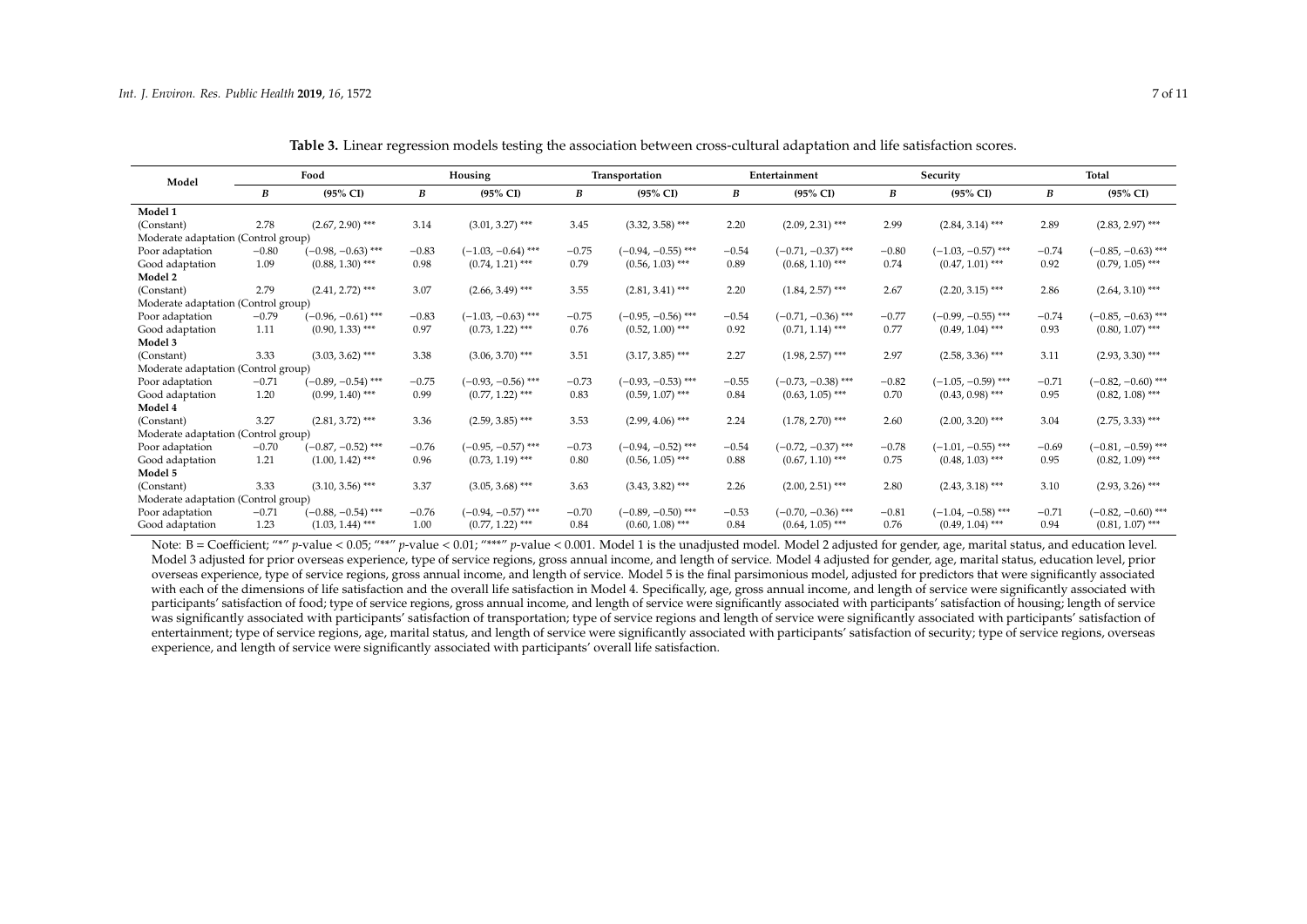#### **4. Discussion**

From the perspective of global governance, providing medical assistance to African countries is a typical manifestation of China's provision of public goods for the global health governance system [\[3\]](#page-9-0). Furthermore, dispatching CMATMs is one of the most effective ways to help solve the health dilemma in African countries and to improve their health situation and safeguard the health and safety of local residents [\[4](#page-9-1)[–6\]](#page-9-2). Owing to the differences in political, economic, sociocultural, and religious beliefs between China and African countries, CMATMs might have to change their ideology, behaviors, and lifestyles in response to the new social environment. Their adaptability to implement these changes will inevitably affect their overseas life satisfaction [\[7–](#page-9-4)[9\]](#page-9-6). Therefore, this study focused on the association between cross-cultural social adaptation and life satisfaction among CMATMs in Africa. The results of the study will provide insights into proposals and the implementation of the various relevant coping strategies for CMATMs in Africa.

China is playing an increasingly essential role in the development of health assistance in other countries. Undoubtedly, the importance of medical teams—one of the primary ways in which China helps provide medical aid to Africa—cannot be trivialized [\[14\]](#page-9-11). Previous studies have pointed out that there was a significant association between working conditions and job performance/satisfaction [\[15–](#page-9-12)[17\]](#page-9-13). Additionally, Tucker et al. found that job efficiency was significantly associated with cross-cultural adaptation among corporate expatriates [\[18\]](#page-9-14). However, to the best of our knowledge, there have been few research studies about life satisfaction and intercultural adjustment of the personnel in medical aid teams. Furthermore, life satisfaction has been seldom measured in terms of food, housing, transportation, entertainment, and security.

In this study, we examined the correlation between intercultural adjustment and the life satisfaction of workers in foreign aid medical teams. The results revealed positive relationships between cross-cultural social adaptation and each dimension of life satisfaction, and the association still remained the same after adjustment for all confounders. A longitudinal analysis conducted in Portuguese college students indicated that higher academic adaptation may lead to better global life satisfaction [\[19\]](#page-9-15). Moreover, as Joardar and Weisang pointed out, an inability to adapt may result in dissatisfaction [\[20\]](#page-9-16). Another study suggested that the adjustment to and satisfaction with retirement were correlated [\[21\]](#page-9-17). Although these studies focused on different populations, the results were actually similar and in line with our expectations.

In the life satisfaction assessment, transportation scored the highest, whereas entertainment scored the lowest regardless of the degree of adaptation. There are several explanations for this phenomenon. As indicated by Davies et al., a large number of concessional loans provided by The Export-Import Bank of China were invested in infrastructure development [\[22\]](#page-9-18). Additionally, Foster et al. further pointed out that transport, especially rail and road, was one of the sectors that benefited the most [\[23\]](#page-9-19). With the implement of "The Silk Road Economic Belt and 21st Century Maritime Silk Road", more attention was attached to transportation for better interconnectivity between China and related countries [\[24\]](#page-9-20). Therefore, in many areas the traffic conditions have been greatly improved, which may help to make workers in the medical teams satisfied. Nevertheless, the entertainment situation was not so promising, which may be explained by the lack of leisure time due to high-intensity work, limited social circles, and monotonous activities. Magdalena Bjerneld et al. conducted interviews with Swedish medical personnel who had participated in assistance for health [\[25\]](#page-9-21). Their study found that tough assignments and heavy burdens were stressors for respondents, and some participants felt isolated because of language barriers [\[25\]](#page-9-21). Therefore, our study suggests that more attention should be paid to the recreational life of the staff. The situation may be changed by reducing their work burden, providing training for non-medical knowledge, and enriching forms of activities.

This study also found that security was positively correlated with cross-cultural adaptation. Insecurity may be caused by the danger of infectious diseases and terrorist attacks. For one thing, the destinations of foreign aid are usually developing countries with high prevalence of infectious diseases, such as malaria, Dengue, and Ebola. As mentioned in a previous article, morbidity was relatively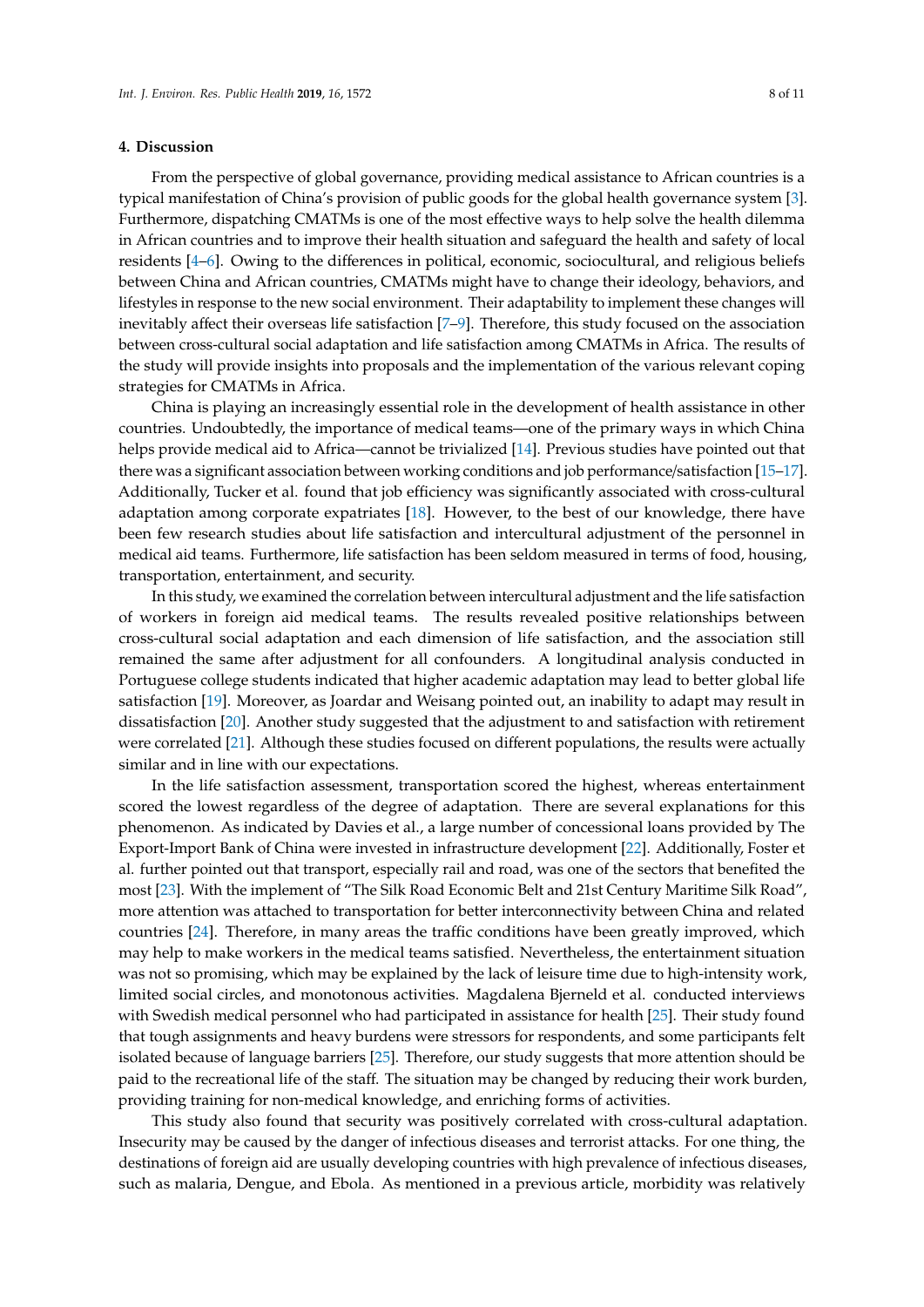high among travelers who visited developing countries, and the type of disease was correlated with travel destinations [\[26\]](#page-9-22). In terms of other security-related considerations, according to Aid Worker Security Report 2018, 313 aid workers were involved in 158 major incidents of violence, in which 139 were killed, 102 were wounded, and 72 were kidnapped in 2017 [\[27\]](#page-9-23). Furthermore, a previous study regarding the reasons of those negative events revealed that unstable political circumstances, underdeveloped economies, and the existence of armed conflicts would increase the risk of violent attacks [\[28\]](#page-10-0). Hence, action must be taken to promote a sense of safety so that members of medical aid teams can better adapt to the new environments.

Associations of intercultural adjustment with satisfaction of food and housing were revealed in our study as well. The results were similar to the findings of Schure et al., who showed that food and housing insecurity may be detrimental to physical and psychological health [\[29\]](#page-10-1). As a matter of fact, shortages of food are still a problem that can bother medical aid workers and some medical aid workers have reported losing weight over the duration of their foreign aid [\[25\]](#page-9-21). It is understandable that the considerable differences in eating habits may have an impact on international adaptation. Accommodation of medical aid workers is provided by the recipient country. Poor living conditions may include crowded living conditions and noisy environments [\[29\]](#page-10-1). The relevant reports of housing are limited, which indicates a current lack of attention on the matter. Therefore, improving the food and housing conditions could be an effective way to promote the life satisfaction and cross-cultural adjustment of foreign medical aid workers.

A number of limitations of this study should be elucidated. For instance, some confounders, especially those that are more related to subjective well-being and other variables more related to psycho-social aspects, were not included as covariates in the data analyses. Secondly, this study may have provided a general overview of the association between cross-cultural social adaptation and overseas life satisfaction among CMATMs in Africa, yet there are still a lot of knowledge gaps that need to be filled (for example, whether this kind of relationship will change at different times). For future studies, it is necessary to explore this issue from different research perspectives in combination with a multidisciplinary approach in order to allow for a more in-depth study.

#### **5. Conclusions**

In conclusion, our study showed that overseas life satisfaction in general, and also more specifically in terms of food, housing, transportation, entertainment, and security, was positively related to cross-cultural social adaptation among Chinese medical aid team members (CMATMs) in Africa. The present study indicated the possibility that improving the overseas living conditions, especially the food, housing, transportation, entertainment, and security conditions, could be an effective way to promote cross-cultural social adaptation for CMATMs in Africa.

**Author Contributions:** Firstly, all authors have approved the content of the submitted manuscript. X.C. and Z.M. designed this study; C.F., X.L., W.Y., and A.T. collected data and conducted the data analysis; X.L., W.Y., and A.T. drafted the paper; X.C., Z.M., and X.L. revised the manuscript. All authors have approved the content of the submitted manuscript.

**Funding:** This study was supported by the National Health Commission of the People's Republic of China (Project Identification Code: 2016-S-0011-4/03).

**Acknowledgments:** The authors would like to thank Chiyu Wang from University of California, Berkeley, for his assistance and contributions in regard to the English language of this paper.

**Conflicts of Interest:** The authors declare no conflict of interest.

#### **References**

- <span id="page-8-0"></span>1. Chaison, G. *The Impact of Globalization*; Springer: New York, NY, USA, 2014; pp. 1–18.
- <span id="page-8-1"></span>2. Khan, M.K.; Sandano, I.A.; Pratt, C.B.; Farid, T. China's Belt and Road Initiative: A Global Model for an Evolving Approach to Sustainable Regional Development. *Sustainability* **2018**, *10*, 4234.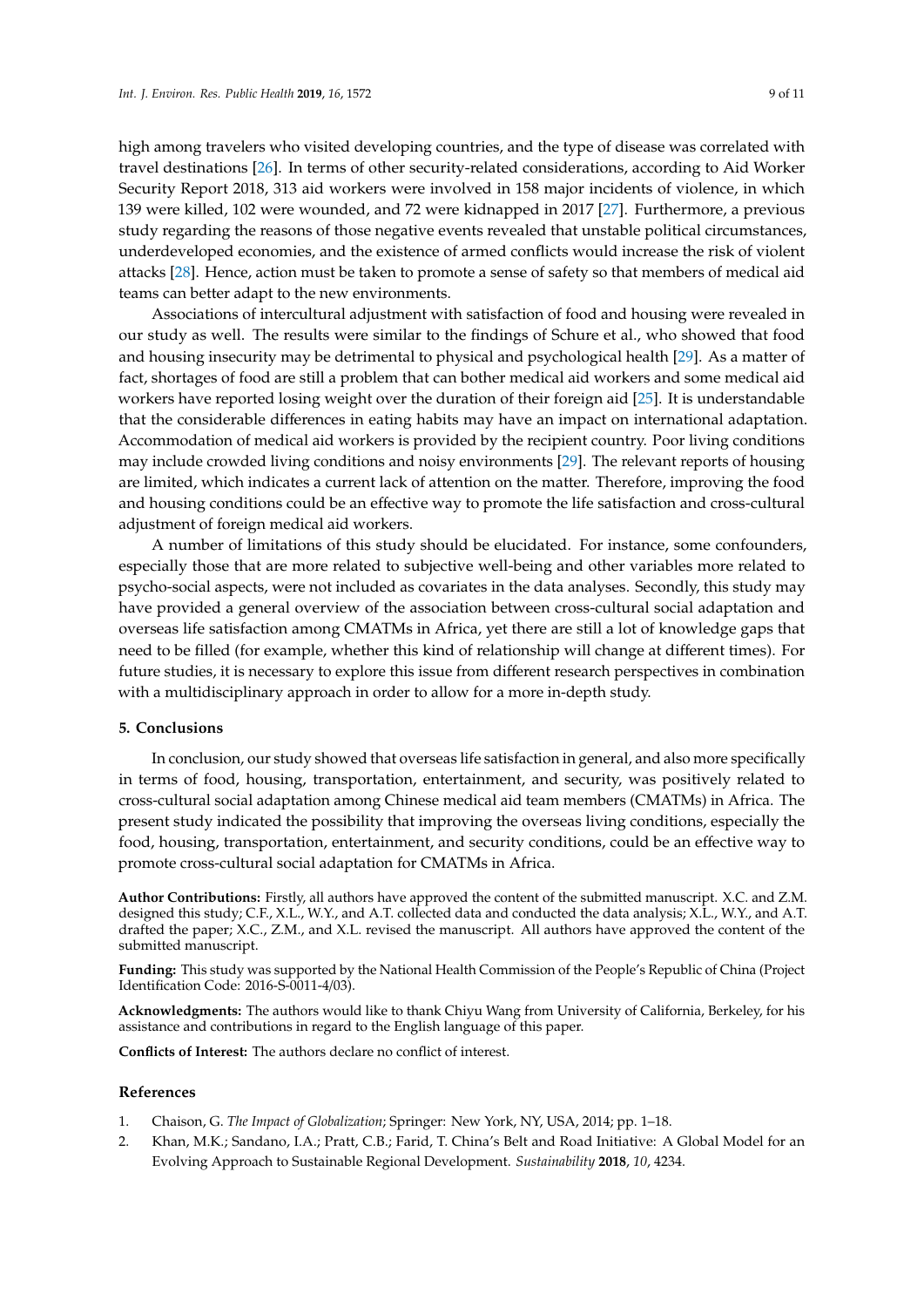- <span id="page-9-0"></span>3. Shajalal, M.; Xu, J.; Jing, J.; King, M.; Zhang, J.; Wang, P.; Bouey, J.; Cheng, F. China's engagement with development assistance for health in Africa. *Glob. Health Res. Policy* **2017**, *2*, 24. [\[CrossRef\]](http://dx.doi.org/10.1186/s41256-017-0045-8) [\[PubMed\]](http://www.ncbi.nlm.nih.gov/pubmed/29202092)
- <span id="page-9-1"></span>4. Grépin, K.A.; Fan, V.Y.; Shen, G.C.; Chen, L. China's role as a global health donor in Africa: What can we learn from studying under reported resource flows? *Glob. Health* **2014**, *10*, 84. [\[CrossRef\]](http://dx.doi.org/10.1186/s12992-014-0084-6)
- <span id="page-9-3"></span>5. Alcorn, T. New orientation for China's health assistance to Africa. *Lancet* **2015**, *386*, 2379–2380. [\[CrossRef\]](http://dx.doi.org/10.1016/S0140-6736(15)01232-5)
- <span id="page-9-2"></span>6. Fan, V.Y.; Grépin, K.A.; Shen, G.C.; Chen, L. Tracking the flow of health aid from BRICS countries. *Bull. World Health Organ.* **2016**, *92*, 457–458. [\[CrossRef\]](http://dx.doi.org/10.2471/BLT.13.132472) [\[PubMed\]](http://www.ncbi.nlm.nih.gov/pubmed/24940022)
- <span id="page-9-4"></span>7. Fan, X.D.; Wang, Y.P.; Yang, H.W.; Lu, L.H.; Jin, N. Health human resource development cooperation in China's foreign aid: Situation analysis and improvement strategies. *Chin. J. Health Policy* **2017**, *10*, 68–75. (In Chinese)
- <span id="page-9-5"></span>8. Wang, Y.P.; Fan, X.D.; Jin, N. History, current situation and trend of China's overseas health facilities aid. *Chin. J. Health Policy* **2017**, *10*, 60–67. (In Chinese)
- <span id="page-9-6"></span>9. Chen, J.Y.; Hao, Y.T.; Zhou, Z.X.; Gu, J.; Du, C.Y.; Huang, Y.X. Dilemma and breakthrough: Problems and countermeasures in the dispatch of foreign aid medical teams in Guangdong. *Soft Sci. Health* **2016**, *30*, 18–22. (In Chinese)
- <span id="page-9-7"></span>10. An, R.; Chiang, S.Y. International students' culture learning and cultural adaptation in China. *J. Multiling. Multicult. Dev.* **2015**, *36*, 661–676. [\[CrossRef\]](http://dx.doi.org/10.1080/01434632.2015.1009080)
- <span id="page-9-8"></span>11. Diener, E.; Inglehart, R.; Tay, L. Theory and Validity of Life Satisfaction Scales. *Soc. Indic. Res.* **2013**, *112*, 497–527. [\[CrossRef\]](http://dx.doi.org/10.1007/s11205-012-0076-y)
- <span id="page-9-9"></span>12. Oishi, S. The concept of life satisfaction across cultures: An IRT analysis. *J. Res. Personal.* **2006**, *40*, 411–423. [\[CrossRef\]](http://dx.doi.org/10.1016/j.jrp.2005.02.002)
- <span id="page-9-10"></span>13. Qi, H.; Li, S.Y. A study on cross-cultural adaptation of Korean students in Beijing. *Youth Stud.* **2009**, *2*, 84–93. (In Chinese)
- <span id="page-9-11"></span>14. Wang, X.C.; Sun, T. China's engagement in global health governance: A critical analysis of China's assistance to the health sector of Africa. *J. Glob. Health* **2014**, *4*, 010301. [\[CrossRef\]](http://dx.doi.org/10.7189/jogh.04.010301) [\[PubMed\]](http://www.ncbi.nlm.nih.gov/pubmed/24976956)
- <span id="page-9-12"></span>15. Meyer, S.-C.; Hünefeld, L. Challenging Cognitive Demands at Work, Related Working Conditions, and Employee Well-Being. *Int. J. Environ. Res. Public Health* **2018**, *15*, 2911. [\[CrossRef\]](http://dx.doi.org/10.3390/ijerph15122911) [\[PubMed\]](http://www.ncbi.nlm.nih.gov/pubmed/30572625)
- 16. Judge, T.A.; Thoresen, C.J.; Bono, J.E.; Patton, G.K. The job satisfaction-job performance relationship: A qualitative and quantitative review. *Psychol. Bull.* **2001**, *127*, 376–407. [\[CrossRef\]](http://dx.doi.org/10.1037/0033-2909.127.3.376)
- <span id="page-9-13"></span>17. Daniels, K.; Watson, D.; Gedikli, C. Well-Being and the Social Environment of Work: A Systematic Review of Intervention Studies. *Int. J. Environ. Res. Public Health* **2017**, *14*, 918. [\[CrossRef\]](http://dx.doi.org/10.3390/ijerph14080918)
- <span id="page-9-14"></span>18. Tucker, M.F.; Bonial, R.; Lahti, K. The definition, measurement and prediction of intercultural adjustment and job performance among corporate expatriates. *Int. J. Intercult. Relat.* **2004**, *28*, 221–251. [\[CrossRef\]](http://dx.doi.org/10.1016/j.ijintrel.2004.06.004)
- <span id="page-9-15"></span>19. Lent, R.W.; Taveira, M.D.; Sheu, H.B.; Singley, D. Social cognitive predictors of academic adjustment and life satisfaction in Portuguese college students: A longitudinal analysis. *J. Vocat. Behav.* **2009**, *74*, 190–198. [\[CrossRef\]](http://dx.doi.org/10.1016/j.jvb.2008.12.006)
- <span id="page-9-16"></span>20. Joardar, A.; Weisang, G. A Multi-country Study of Factors Influencing Expatriate Career Intentions. *J. Int. Manag.* **2018**. [\[CrossRef\]](http://dx.doi.org/10.1016/j.intman.2018.12.001)
- <span id="page-9-17"></span>21. Van Solinge, H.; Henkens, K. Adjustment to and satisfaction with retirement: Two of a kind? *Psychol. Aging* **2008**, *23*, 422–434. [\[CrossRef\]](http://dx.doi.org/10.1037/0882-7974.23.2.422)
- <span id="page-9-18"></span>22. Davies, M.; Edinger, H.; Tay, N.; Naidu, S. *How China Delivers Development Assistance to Africa*; Matieland: Stellenbosch, South Africa, 2008.
- <span id="page-9-19"></span>23. Foster, V.; Butterfield, W.; Chen, C.; Pushak, N. *Building Bridges: China's Growing Role as Infrastructure Financier for Sub-Saharan Africa*; The World Bank: Washington, DC, USA, 2009.
- <span id="page-9-20"></span>24. Tang, K.; Li, Z.; Li, W.; Chen, L. China's Silk Road and global health. *Lancet* **2017**, *390*, 2595–2601. [\[CrossRef\]](http://dx.doi.org/10.1016/S0140-6736(17)32898-2)
- <span id="page-9-21"></span>25. Bjerneld, M.; Lindmark, G.; Diskett, P.; Garrett, M.J. Perceptions of work in humanitarian assistance: Interviews with returning Swedish health professionals. *Disaster Manag. Response* **2004**, *2*, 101–108. [\[CrossRef\]](http://dx.doi.org/10.1016/j.dmr.2004.08.009) [\[PubMed\]](http://www.ncbi.nlm.nih.gov/pubmed/15448624)
- <span id="page-9-22"></span>26. Freedman, D.O.; Weld, L.H.; Kozarsky, P.E.; Fisk, T.; Robins, R.; Von Sonnenburg, F.; Keystone, J.S.; Pandey, P.; Cetron, M.S.; GeoSentinel Surveillance Network. Spectrum of Disease and Relation to Place of Exposure among Ill Returned Travelers. *N. Engl. J. Med.* **2006**, *354*, 119–130. [\[CrossRef\]](http://dx.doi.org/10.1056/NEJMoa051331) [\[PubMed\]](http://www.ncbi.nlm.nih.gov/pubmed/16407507)
- <span id="page-9-23"></span>27. The Aid Worker Security Database. Available online: https://[aidworkersecurity.org](https://aidworkersecurity.org/sites/default/files/AWSR%20Figures%202018.pdf)/sites/default/files/AWSR% [20Figures%202018.pdf](https://aidworkersecurity.org/sites/default/files/AWSR%20Figures%202018.pdf) (accessed on 30 March 2019).